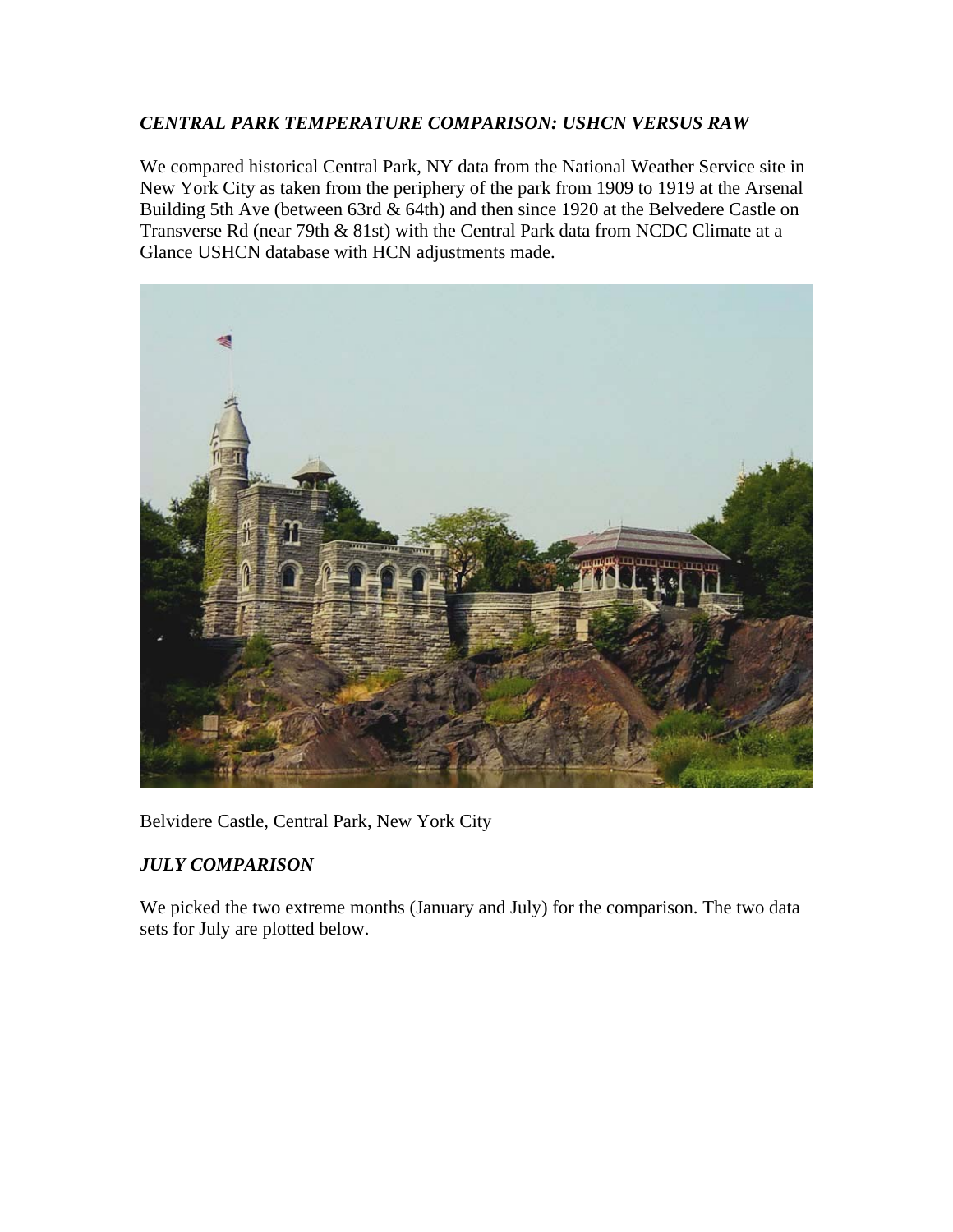

Note the adjustment was a significant one (a cooling exceeding 6 degrees from the mid 1950s to the mid 1990s.) Then inexplicably the adjustment diminished to less than 2 degrees.



The result is what was a flat trend for the past 50 years became one with an accelerated warming in the past 20 years. It is not clear what changes in the metropolitan area occurred in the last 20 years to warrant a major adjustment to the adjustment. The park has remained the same and there has not been a population decline but a spurt in the city's population in the 1990s.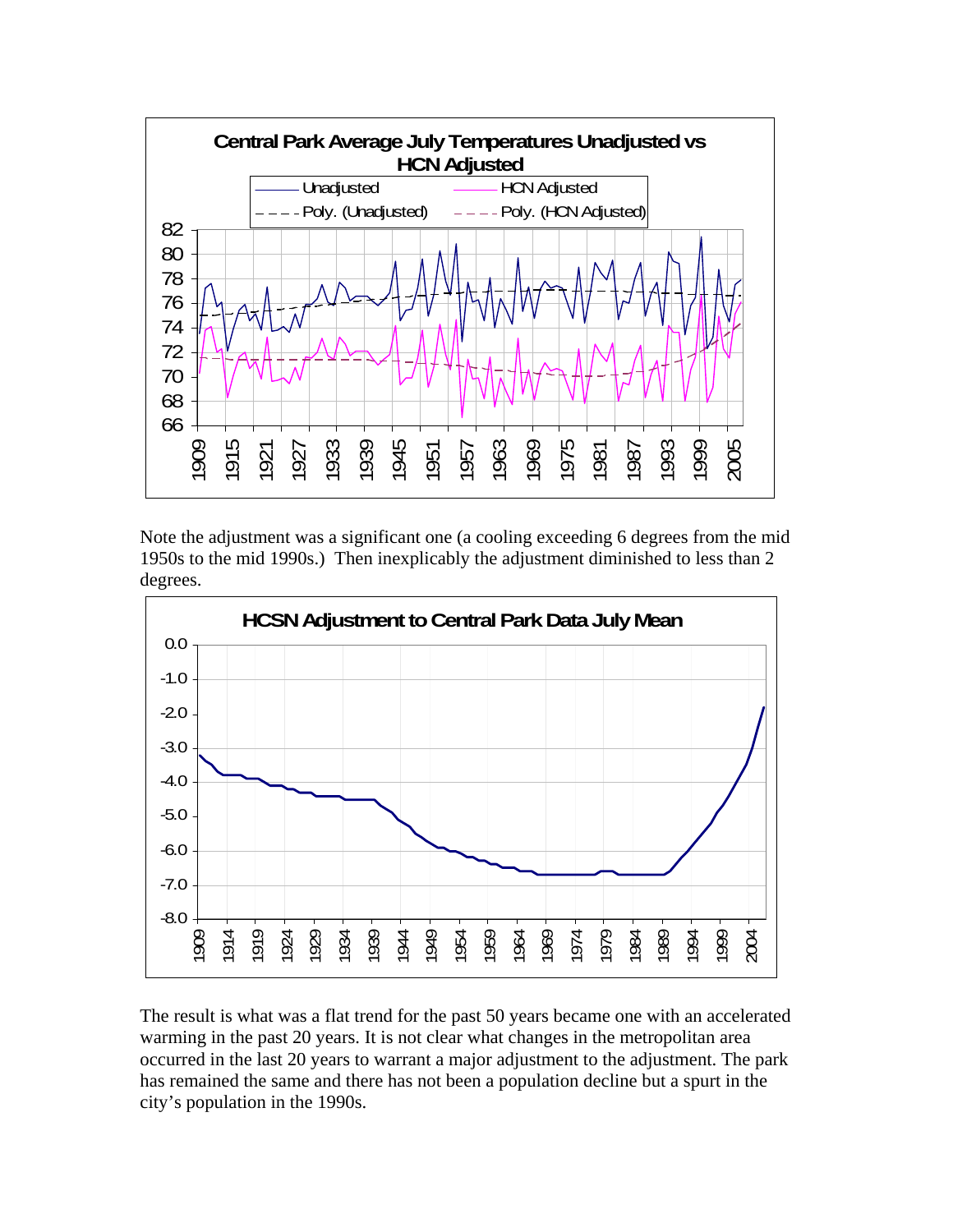

## *JANUARY COMPARISON*

I repeated the analysis for January for Central Park using the same two data sources. A similar UHI adjustment pattern was seen.



It had the same result on the adjusted temperatures, showing recent warming not in the raw data.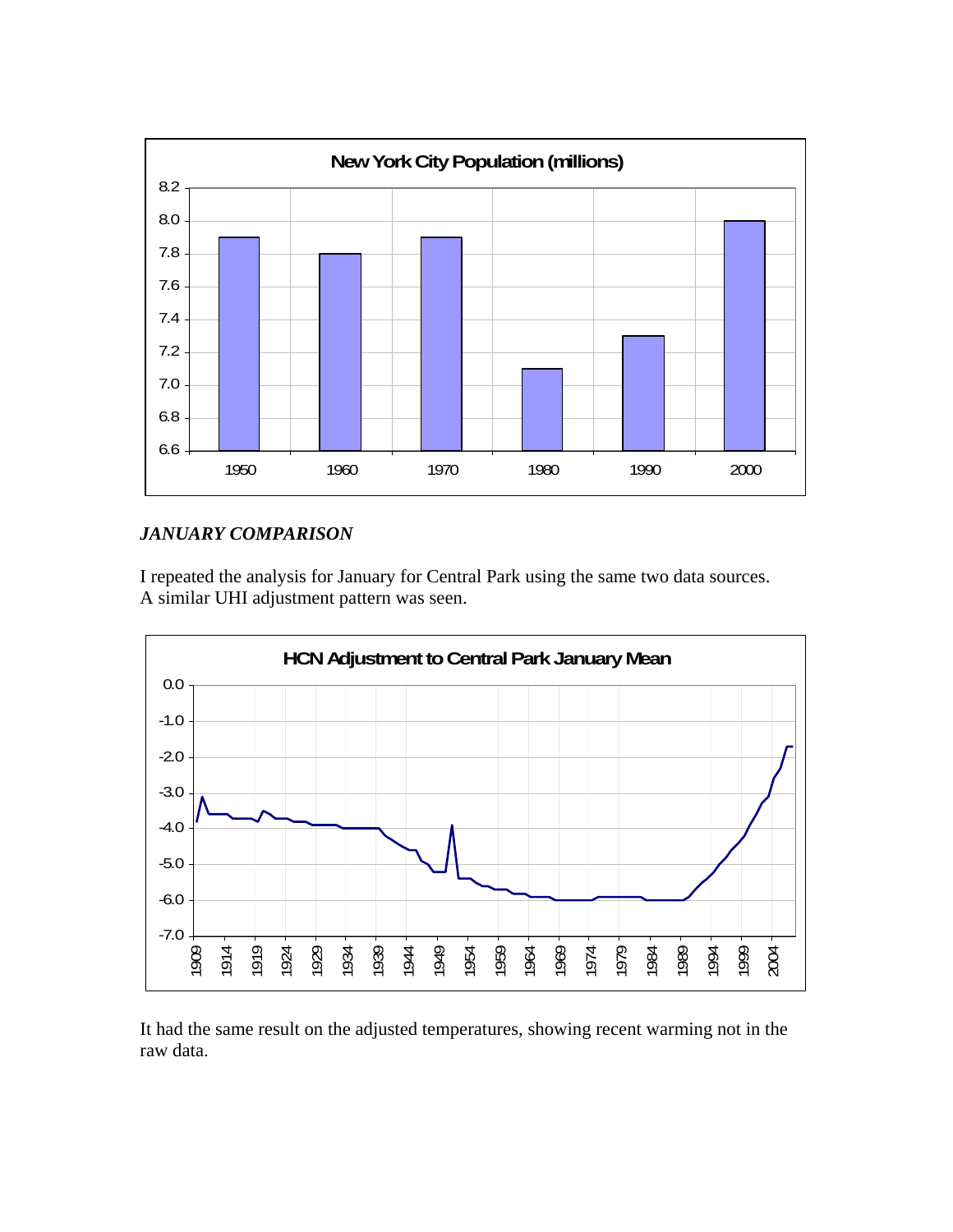

If they had left the urban heat island (UHI) adjustment the same after 1990, the following would have been the adjusted result.



Clearly no global warming evident in either the unadjusted or the uniformly UHI adjusted plots for one of world's largest cities for January or in last half century or more for July.

Now though the larger the city, the more Urban Heat Island (UHI), most of warming from UHI occurs for cities that increase rapidly in population or where the observing site (airport) initially rural has the city grow around it. In New York City, Central Park is in the center of the city which has been a big city for a long time. Though, there is no doubt